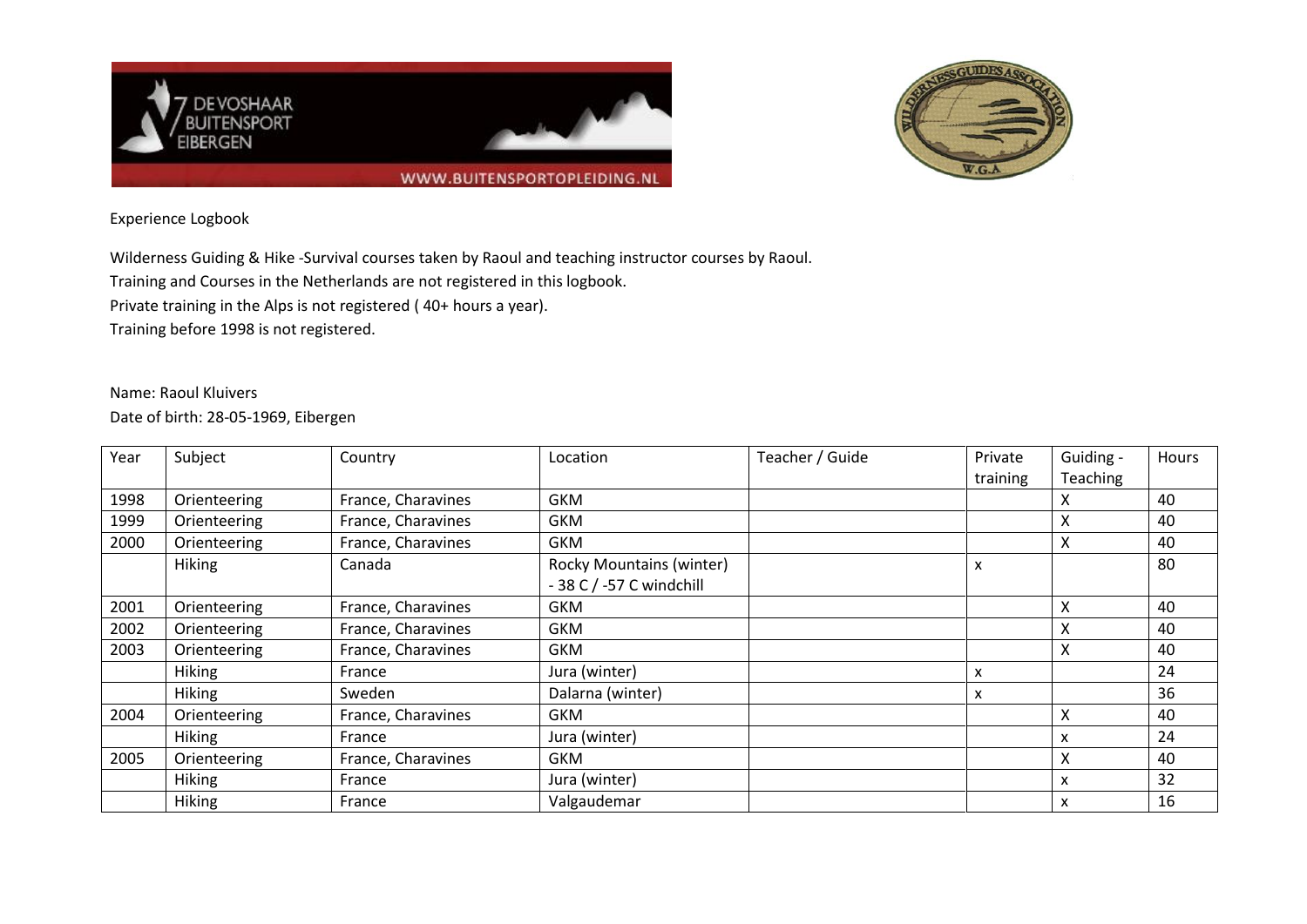





## WWW.BUITENSPORTOPLEIDING.NL

|      | <b>Hiking</b>             | Belgium            | Ardennes                        |                             |   | X                         | 16  |
|------|---------------------------|--------------------|---------------------------------|-----------------------------|---|---------------------------|-----|
|      | Orienteering              | Belgium            | Houffalize. NK AR               |                             |   | X                         | 40  |
| 2006 | Orienteering              | France, Charavines | <b>GKM</b>                      |                             |   | $\pmb{\mathsf{X}}$        | 40  |
|      | <b>Hiking</b>             | France             | Jura (winter)                   |                             |   | $\boldsymbol{\mathsf{x}}$ | 32  |
|      | <b>Hiking</b>             | France             | Valgaudemar                     |                             |   | X                         | 16  |
|      | <b>Hiking</b>             | Canada             | <b>Rocky Mountains</b>          |                             | X |                           | 48  |
| 2007 | Orienteering              | France, Charavines | <b>GKM</b>                      |                             |   | X                         | 40  |
|      | <b>Hiking</b>             | France             | Valgaudemar                     |                             |   | X                         | 16  |
|      | Hiking                    | France             | Jura (winter)                   |                             |   | X                         | 32  |
|      | <b>Wilderness Guiding</b> | Canada             | <b>Rocky Mountains</b>          | Jerry Fochler - Cory Beisel |   |                           | 140 |
|      | <b>Hiking</b>             | Belgium            | Ardennes                        |                             |   | X                         | 16  |
| 2008 | Orienteering              | France, Charavines | <b>GKM</b>                      |                             |   | $\boldsymbol{\mathsf{X}}$ | 40  |
|      | <b>Hiking</b>             | France             | Jura (winter)                   |                             |   | X                         | 32  |
|      | Hiking                    | France             | Valgaudemar                     |                             |   | X                         | 16  |
|      | <b>Wilderness Guiding</b> | Canada             | <b>Rocky Mountains</b>          | Jerry Fochler               |   | X assistent               | 140 |
|      | <b>Wilderness Guiding</b> | Canada             | <b>Rocky Mountains (winter)</b> | Jerry Fochler               |   |                           | 96  |
|      | Hiking                    | Belgium            | Ardennes                        |                             |   | X                         | 16  |
| 2009 | Orienteering              | France, Charavines | <b>GKM</b>                      |                             |   | X                         | 40  |
|      | <b>Hiking</b>             | France             | Jura (winter)                   |                             |   | X                         | 32  |
|      | <b>Hiking</b>             | France             | Valgaudemar                     |                             |   | X                         | 16  |
|      | <b>Wilderness Guiding</b> | Canada             | <b>Rocky Mountains</b>          | Jerry Fochler               |   | X                         | 112 |
|      | <b>Wilderness Guiding</b> | Canada             | <b>Rocky Mountains (winter)</b> | Jerry Fochler               |   | X assistent               | 96  |
|      | Hiking                    | Belgium            | Ardennes                        |                             |   | X                         | 16  |
| 2010 | Orienteering              | France, Charavines | <b>GKM</b>                      |                             |   | Χ                         | 40  |
|      | <b>Hiking</b>             | France             | Jura (winter)                   |                             |   | X                         | 32  |
|      | Hiking                    | France             | Valgaudemar                     |                             |   | X                         | 16  |
|      | <b>Hiking</b>             | Canada             | <b>Rocky Mountains</b>          |                             | X |                           | 80  |
|      | <b>Hiking</b>             | Belgium            | Ardennes                        |                             |   | X                         | 16  |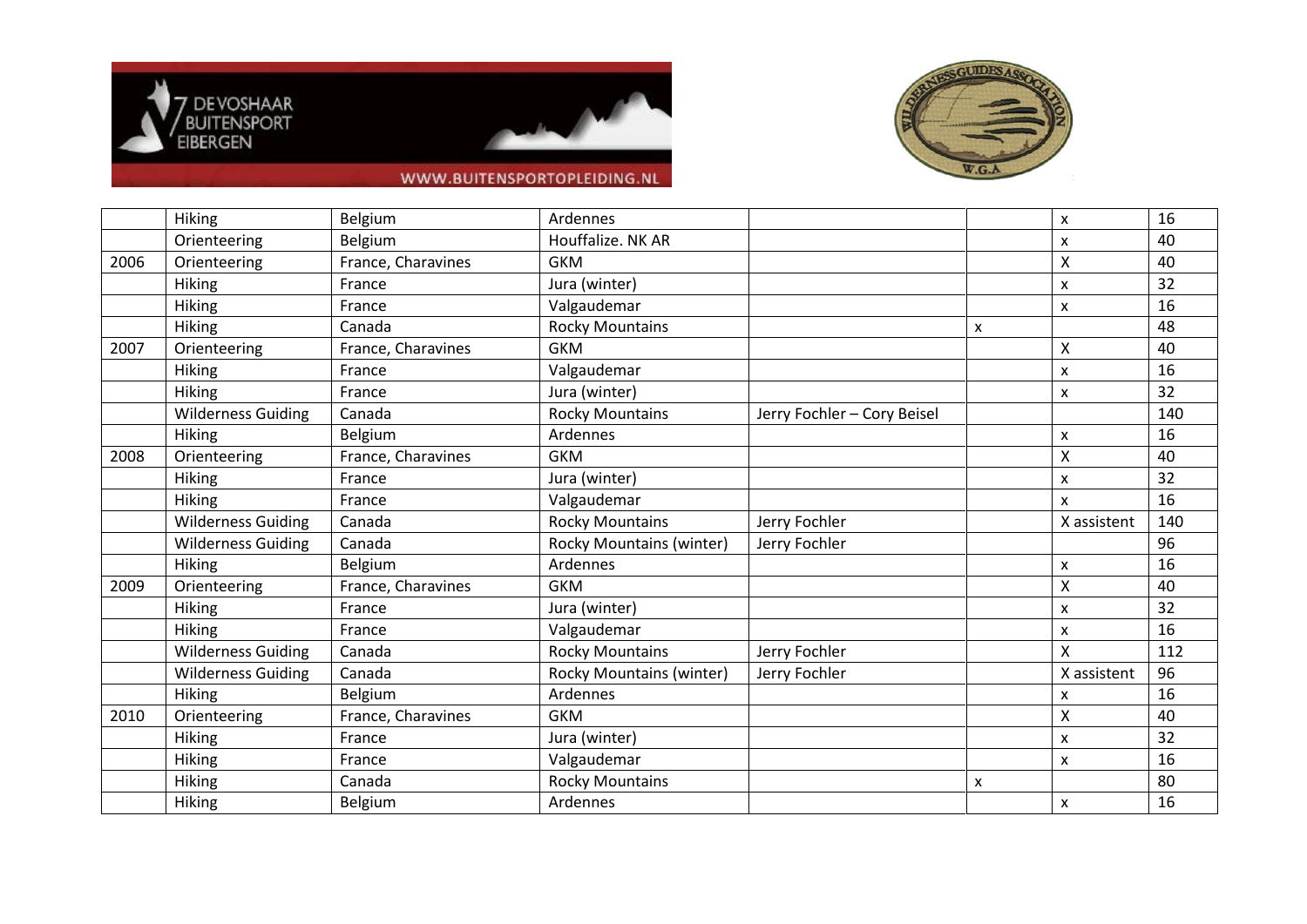





## WWW.BUITENSPORTOPLEIDING.NL

| 2011 | Orienteering                | France, Charavines | <b>GKM</b>                      |                                           |   | Χ | 40  |
|------|-----------------------------|--------------------|---------------------------------|-------------------------------------------|---|---|-----|
|      | <b>Hiking</b>               | France             | Jura (winter)                   |                                           |   | X | 32  |
|      | <b>Hiking</b>               | France             | Valgaudemar                     |                                           |   | x | 16  |
|      | <b>Hiking</b>               | Canada             | <b>Rocky Mountains</b>          |                                           | x |   | 80  |
|      | <b>Hiking</b>               | Belgium            | Ardennes                        |                                           |   | X | 16  |
| 2012 | Orienteering                | France, Charavines | <b>GKM</b>                      |                                           |   | X | 40  |
|      | <b>Hiking</b>               | France             | Jura (winter)                   |                                           |   | X | 32  |
|      | <b>Wilderness Guiding</b>   | Canada             | <b>Rocky Mountains</b>          | Jerry Fochler                             |   | x | 180 |
|      | Interpretive Guiding        | Canada             | <b>Banff</b>                    | <b>Interpretive Guides</b><br>Association |   |   | 16  |
|      | <b>Hiking</b>               | Belgium            | Ardennes                        |                                           |   | x | 16  |
| 2013 | Orienteering                | France, Charavines | <b>GKM</b>                      |                                           |   | X | 40  |
|      | <b>Hiking</b>               | France             | Jura (winter)                   |                                           |   | x | 56  |
|      | Hiking                      | France             | Valgaudemar                     |                                           |   | x | 16  |
|      | <b>Wilderness Guiding</b>   | Canada             | <b>Rocky Mountains</b>          | Jerry Fochler / Nathan<br>Fochler         |   | x | 180 |
|      | Hiking                      | France             | Vercors                         |                                           |   | X | 16  |
|      | <b>Interpretive Guiding</b> | Canada             | <b>Banff</b>                    | <b>Interpretive Guides</b><br>Association |   |   | 32  |
|      | <b>Hiking</b>               | Germany            | Willingen                       |                                           |   | X | 28  |
| 2014 | Orienteering                | France, Charavines | <b>GKM</b>                      |                                           |   | Χ | 40  |
|      | <b>Wilderness Guiding</b>   | Canada             | <b>Rocky Mountains</b>          | Jerry Fochler / Nathan<br>Fochler         |   | x | 180 |
|      | <b>Hiking</b>               | France             | Chartreuse                      |                                           |   | X | 24  |
|      | <b>Hiking</b>               | France             | Valgaudemar                     |                                           |   | x | 16  |
|      | <b>Wilderness Guiding</b>   | Canada             | <b>Rocky Mountains (winter)</b> |                                           |   | x | 96  |
|      | Nature & Wildlife           | Poland             | Bialowieza - Biebrza            | Wild Poland/ Arek Szymura                 |   | x | 40  |
|      | <b>Interpretive Guiding</b> | Romania            | <b>Tacu Mountains</b>           |                                           |   | X | 24  |